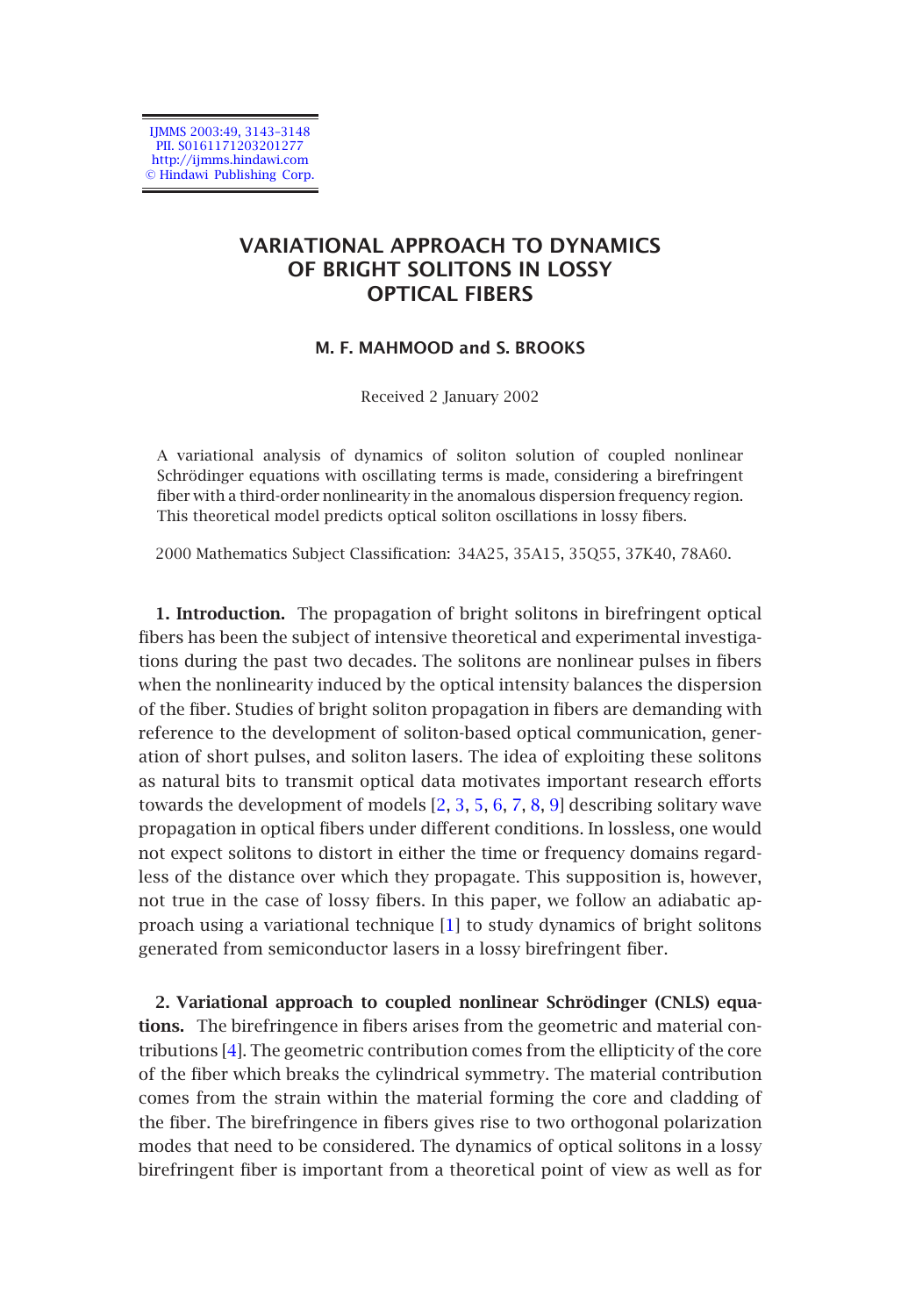### 3144 M. F. MAHMOOD AND S. BROOKS

the applications, and it is governed by the following CNLS equations [5, 6, 7]:

<span id="page-1-0"></span>
$$
i(u_z + \delta u_t) + \frac{1}{2}u_{tt} + (|u|^2 + B|v|^2)u + Av^2u^* \exp(-iR\delta z)
$$
  
+  $Du^2v^* \exp\left(\frac{1}{2}iR\delta z\right) + D(2|u|^2 + |v|^2)v \exp\left(-\frac{1}{2}iR\delta z\right)$   
=  $-iyu$ ,  

$$
i(v_z - \delta v_t) + \frac{1}{2}v_{tt} + (B|u|^2 + |v|^2)v + Au^2v^* \exp(iR\delta z)
$$
  
+  $Dv^2u^* \exp\left(-\frac{1}{2}iR\delta z\right) + D(|u|^2 + 2|v|^2)u \exp\left(\frac{1}{2}iR\delta z\right)$   
=  $-iyv$ , (2.1)

where

$$
B = \frac{2(1 + \varepsilon \sin^2 \theta)}{2 + \varepsilon \cos^2 \theta}, \quad A = \frac{\varepsilon \cos^2 \theta}{2 + \varepsilon \cos^2 \theta}, \quad D = \frac{\varepsilon}{2} \tan \theta \quad \text{with } \theta = 35^\circ; \tag{2.2}
$$

 $u$  and  $v$  are the normalized amplitu[de](#page-5-1)s of the fast and slow modes, r[esp](#page-5-2)[ec](#page-5-3)tively; *t* is the time coordinate in a frame moving with the average group velocity of t[he tw](#page-1-0)o modes measured in units of the modulational wavelength; *z* is the distance along the propagation direction;  $\delta$  is the normalized birefringence; *ε* denotes the relative strength of the cross-phase modulation; *R* is the wave vector mismatch due to modal birefringence of the fiber; and *γ* denotes the losses in the fiber. The oscillating terms in  $(2.1)$  arise from nonlinear polarization and cannot be taken off in the case of fibers with low birefringence as it causes an instability in which the slow moving partial pulse transfers energy to the fast moving partial pulse [7]. Using the transformations (see [5, 6])  $p = \sqrt{B/2}(ue^{i\alpha z} + ve^{-i\alpha z})$  and  $q = \sqrt{B/2}(ue^{i\alpha z} - ve^{-i\alpha z})$ , we can write the CNLS equations (2.1) as

<span id="page-1-1"></span>
$$
i(p_z + \delta q_t) + \frac{1}{2}p_{tt} + \alpha q + p(f|p|^2 + h|q|^2) + gp^*q^2 + i\gamma p = 0,
$$
  
\n
$$
i(q_z + \delta p_t) + \frac{1}{2}q_{tt} + \alpha p + q(f'|q|^2 + h|p|^2) + g q^* p^2 + i\gamma q = 0,
$$
\n(2.3)

 $where \alpha = (1/4)R\delta, f = (1/2B)(1 + A + B + 4D), f' = (1/2B)(1 + A + B - 4D),$  $h = (1/B)(1-A)$ , and  $g = (1/2B)(1+A-B)$ .

Since losses in the fiber lead to exponential decrease of soliton amplitude, we use the transformations  $p \rightarrow p' e^{-\gamma z}$  and  $q \rightarrow q' e^{-\gamma z}$  to write (2.3) in the form

$$
i(p'_z + \delta q'_t) + \alpha q' + \frac{1}{2} p'_{tt} + p'(f|p'|^2 + h|q'|^2) e^{-2yz} + g p'^* q'^2 e^{-2yz} = 0,
$$
  
(2.4)  

$$
i(q'_z + \delta p'_t) + \alpha p' + \frac{1}{2} q'_{tt} + q'(f'|q'|^2 + h|p'|^2) e^{-2yz} + g q'^* p'^2 e^{-2yz} = 0.
$$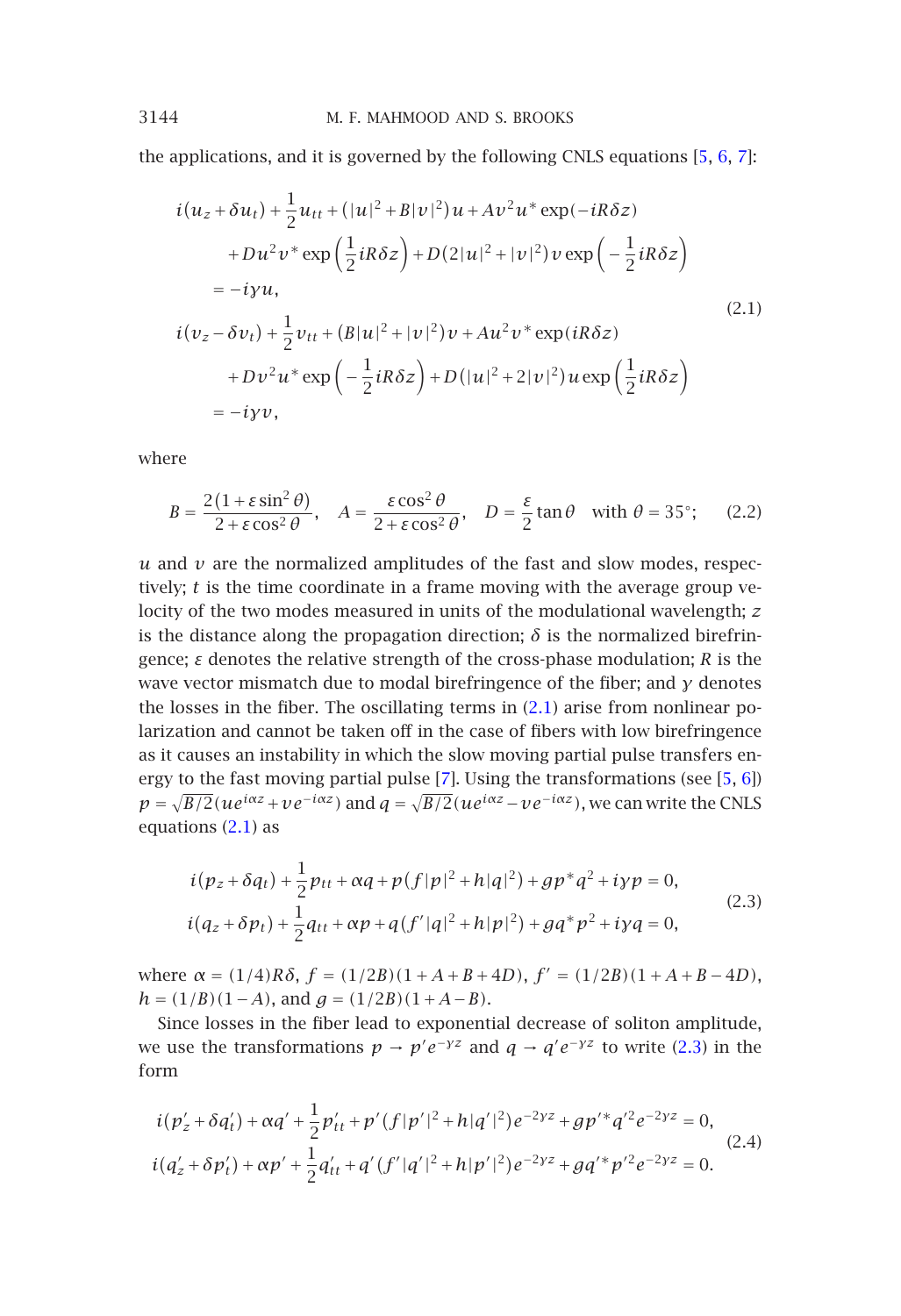# <span id="page-2-1"></span>VARIATIONAL APPROACH TO DYNAMICS OF BRIGHT SOLITONS *...* 3145

The spatiotemporal evolution of the wave amplitudes in the case of bright solitons is governed by the Lagrangian density

<span id="page-2-0"></span>
$$
L = \int_{-\infty}^{\infty} \left[ \frac{i}{2} (P'_2 P'^* - p'^*_2 p') + \frac{i}{2} (q'_2 q'^* - q'^*_2 q') + \frac{i \delta}{2} (p'_i q'^* - q'^*_i p') \right. \\ \left. + \frac{i \delta}{2} (q'_i p'^* - p'^*_i q') + \alpha (p'^* q' + p' q'^*) + h|p'|^2 |q'|^2 e^{-2yz} \right. \\ \left. + \frac{1}{2} (f|p'|^4 e^{-2yz} - |p'_i|^2) + \frac{1}{2} (f'|q'|^4 e^{-2yz} - |q'_i|^2) \right. \\ \left. + \frac{1}{2} g(p'^2 q'^*^2 + q'^2 p'^*^2) e^{-2yz} \right] dt,
$$
 (2.5)

where  $p'_z = \partial p'/\partial z$ ,  $p'_t = \partial p'/\partial t$ , and so on.

The bright soliton solutions of (2.4) using a variational technique is based upon assuming the trial function [6]

<span id="page-2-2"></span>
$$
\begin{bmatrix} p' \\ q' \end{bmatrix} = 2\eta_r \exp\left[2iV_r(t-\zeta_r) - iC \tanh\left[2\eta_r(t-\zeta_r)\right]\left(t-\zeta_r\right)^2 + iD_r\right] \times \operatorname{sech}\left[2\eta_r(t-\zeta_r)\right],\tag{2.6}
$$

that describes the temporal form of the soliton pulses. The evolution parameters  $\eta_r$ ,  $\zeta_r$ ,  $V_r$ ,  $D_r$  ( $r = 1,2$  correspond to  $p'$  and  $q'$  solitons, respectively), and *C* represent amplitude, central position, velocity of soliton's central position as it propagates along the fibre, phase, and initial frequency chirp of the soliton, respectively. We substitute (2.6) into the Lagrangian density (2.5) and use Euler-Lagrange equations to obtain the following system of coupled ordinary differential equations (ODEs) for the evolution of soliton parameters:

$$
\frac{d}{dz}(\eta_r V_r) = \frac{1}{8} \frac{\partial L_1}{\partial \zeta_r} + \frac{1}{8} \frac{\partial L_2}{\partial \zeta_r} + \frac{1}{8} \frac{\partial L_3}{\partial \zeta_r},\tag{2.7}
$$

$$
8\eta_r \frac{d\zeta_r}{dz} = 16\eta_r V_r - 2C\alpha_1 - 4C - \frac{\partial L_1}{\partial V_r} - \frac{\partial L_3}{\partial V_r},\tag{2.8}
$$

$$
4\frac{d\eta_r}{dz} = (-1)^r \frac{\partial L_1}{\partial \Lambda} + (-1)^r \frac{\partial L_3}{\partial \Lambda},
$$
\n(2.9)

$$
\frac{dD_1}{dz} = 2V_1 \frac{d\zeta_1}{dz} + 4f\eta_1^2 e^{-2yz} - 2V_1^2 - 2\eta_1^2 + \frac{C^2}{16\eta_1^2} \alpha_2 \n+ \frac{C^2}{4\eta_1^2} \alpha_4 + \frac{C^2}{4\eta_1^2} \alpha_5 + \frac{1}{4} \frac{\partial L_1}{\partial \eta_1} + \frac{1}{4} \frac{\partial L_2}{\partial \eta_1} + \frac{1}{4} \frac{\partial L_3}{\partial \eta_1},
$$
\n(2.10)

$$
\frac{dD_2}{dz} = 2V_2 \frac{d\zeta_2}{dz} + 4f'\eta_2^2 e^{-2yz} - 2V_2^2 - 2\eta_2^2 + \frac{C^2}{16\eta_2^2} \alpha_2 \n+ \frac{C^2}{4\eta_2^2} \alpha_4 + \frac{C^2}{4\eta_2^2} \alpha_5 + \frac{1}{4} \frac{\partial L_1}{\partial \eta_2} + \frac{1}{4} \frac{\partial L_2}{\partial \eta_2} + \frac{1}{4} \frac{\partial L_3}{\partial \eta_2},
$$
\n(2.11)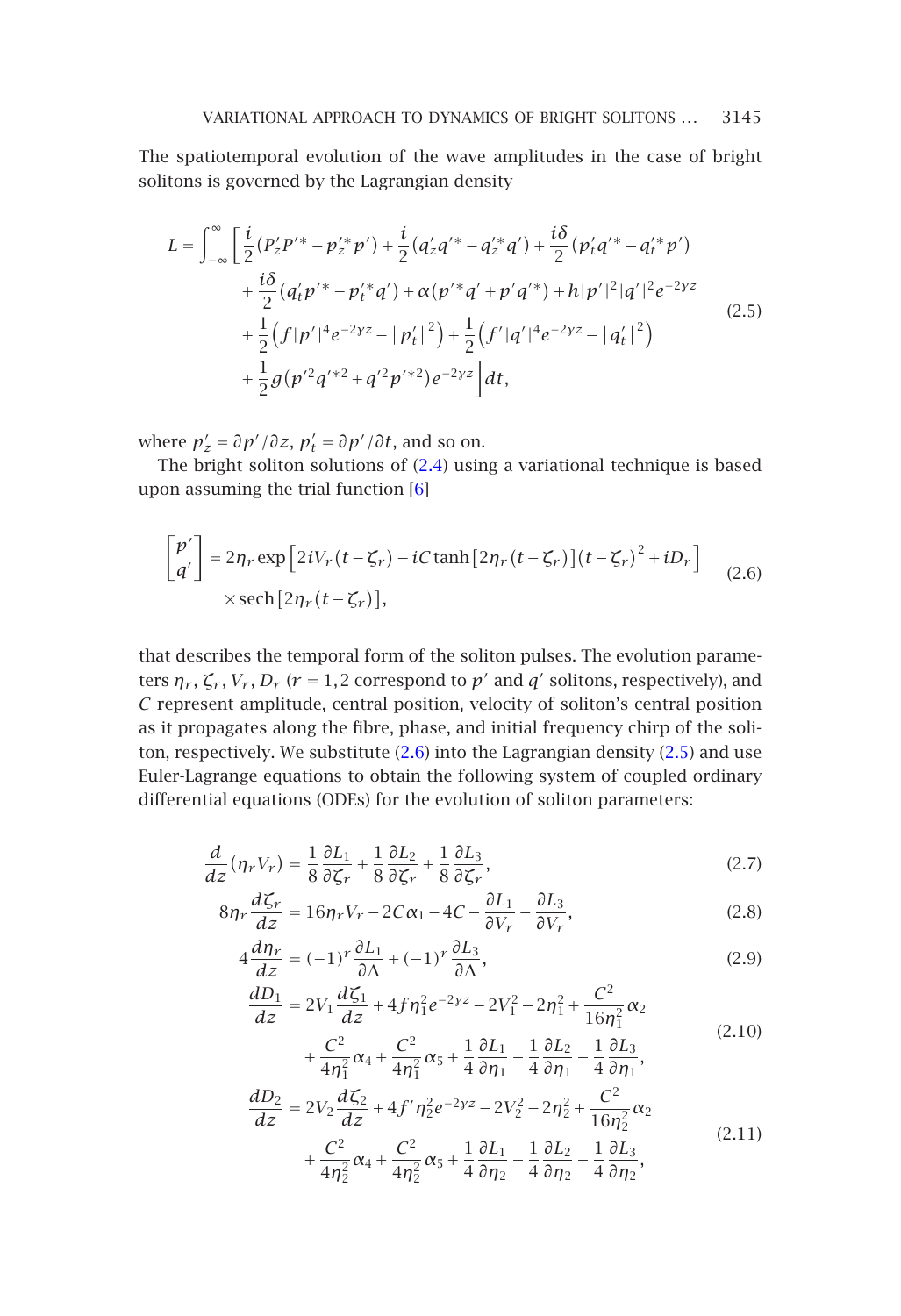3146 M. F. MAHMOOD AND S. BROOKS

where

$$
\alpha_{1} = \left(\frac{\pi^{2}}{9} - \frac{2}{3}\right), \qquad \alpha_{2} = \left(\frac{7\pi^{4}}{225} - \frac{\pi^{2}}{3} + \frac{2}{5}\right),
$$
\n
$$
\alpha_{3} = 1, \qquad \alpha_{4} = \left(\frac{\pi^{2}}{18} + \frac{2}{3}\right), \qquad \alpha_{5} = \left(\frac{\pi^{2}}{12} - \frac{1}{2}\right),
$$
\n
$$
L_{1} = 4\alpha\eta_{2} \int_{-\infty}^{\infty} \text{sech}x_{1} \text{sech}x_{2} \cos\Lambda \, dx_{1} = \frac{8\alpha\eta\rho\cos\Lambda}{\sinh\rho},
$$
\n
$$
L_{2} = 8h\eta_{1}\eta_{2}^{2}e^{-2yz} \int_{-\infty}^{\infty} \text{sech}^{2}x_{1} \text{sech}^{2}(x_{1} + \rho)dx_{1}
$$
\n
$$
= 32h\eta^{3}e^{-2yz} \frac{\cosh\rho}{\sinh\rho} (\rho - \tanh\rho),
$$
\n
$$
L_{3} = 8g\eta_{1}\eta_{2}^{2}e^{-2yz} \int_{-\infty}^{\infty} \text{sech}^{2}x_{1} \text{sech}^{2}(x_{1} + \rho) \cos 2\Lambda \, dx_{1}
$$
\n
$$
= 32g\eta^{3}e^{-2yz} \cos\Lambda \frac{\cosh\rho}{\sinh^{3}\rho} (\rho - \tanh\rho),
$$
\n
$$
\Lambda = 2t(V_{1} - V_{2}) - 2(V_{1}\zeta_{1} - V_{2}\zeta_{2}) - (D_{2} - D_{1})
$$
\n
$$
-C \tanh[2\eta_{1}(t - \zeta_{1})](t - \zeta_{1})^{2} + C \tanh[2\eta_{2}(t - \zeta_{2})](t - \zeta_{2})^{2}.
$$
\n(2.12)

We evaluate the above integrals for nearly equal pulse amplitudes  $\eta_1 \cong \eta_2 \cong \eta$ , relative phase  $\phi = D_2 - D_1$ , relative distan[ce be](#page-2-2)tween two polarization maxima  $\rho = x_2 - x_1$ , and  $V_1 \cong V_2 \cong V$ . The relative parameters  $\eta_{12}$ ,  $V_{12}$ ,  $\phi$ , and  $\rho$  defined for *p'* and *q'* solitons are obtained as follows. Writing  $\eta_{12} = \eta_1 - \eta_2$  and using (2.9), we get

<span id="page-3-0"></span>
$$
\frac{d\eta_{12}}{dz} = -4\alpha\eta \left(\frac{\rho}{\sinh\rho}\right) \sin\left(\frac{V}{\eta}\rho + \phi\right) \n-32g\eta^3 e^{-2\gamma z} \left[\frac{\cosh\rho}{\sinh^3\rho}(\rho - \tanh\rho)\right] \sin 2\left(\frac{V}{\eta}\rho + \phi\right).
$$
\n(2.13)

Similarly, writing  $V_{12} = V_1 - V_2$  and using (2.7), we get

$$
\frac{dV_{12}}{dz} = -\frac{4}{3}\alpha\eta\rho\cos\left(\frac{V}{\eta}\rho + \phi\right) - \frac{64}{15}h\eta^3\rho e^{-2yz} \n- \frac{64}{15}g\eta^3\rho e^{-2yz}\cos 2\left(\frac{V}{\eta}\rho + \phi\right).
$$
\n(2.14)

Also, from  $\rho = 2\eta(\zeta_1 - \zeta_2)$  and by using (2.8), (2.13), and (2.14), we obtain

$$
\frac{d^2 \rho}{dz^2} = -\frac{16}{3} \alpha \eta^2 \rho \cos\left(\frac{V}{\eta}\rho + \phi\right) - \frac{256}{15} h \eta^4 \rho e^{-2yz} \n- \frac{256}{15} g \eta^4 \rho e^{-2yz} \cos 2\left(\frac{V}{\eta}\rho + \phi\right) \n- 2\left(\frac{\pi^2}{9} + \frac{4}{3}\right) C \alpha \sin\left(\frac{V}{\eta}\rho + \phi\right) \n- \frac{16}{3} \left(\frac{\pi^2}{9} + \frac{4}{3}\right) C g \eta^2 e^{-2yz} \sin 2\left(\frac{V}{\eta}\rho + \phi\right).
$$
\n(2.15)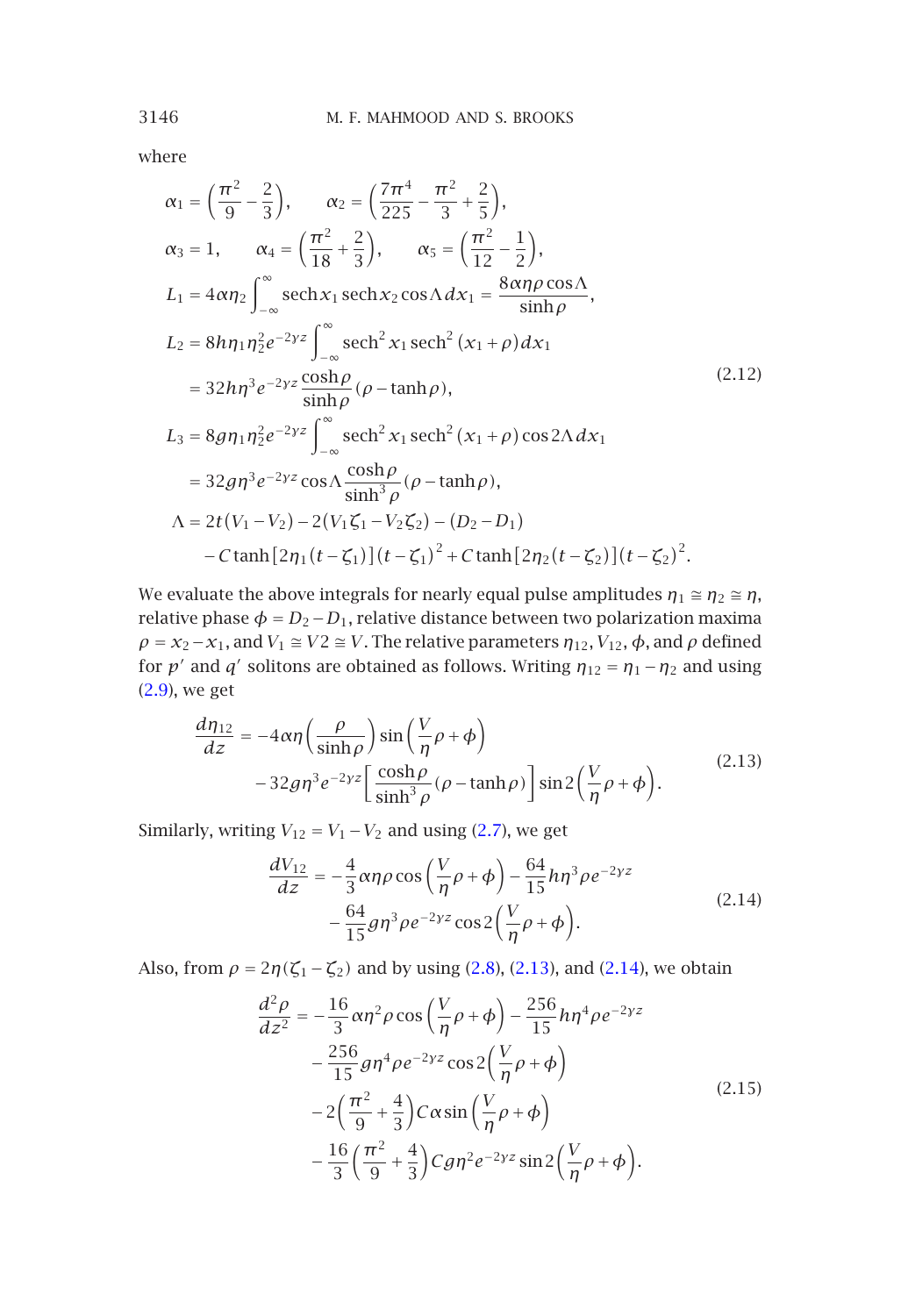#### VARIATIONAL APPROACH TO DYNAMICS OF BRIGHT SOLITONS *...* 3147

The two solitons with opposite phases form a bound state provided that

<span id="page-4-1"></span>
$$
\frac{V}{\eta}\rho + \phi = \Phi = \pm \pi.
$$
 (2.16)

Thus, we write  $(2.15)$  as

$$
\frac{d^2\rho}{dz^2} = \frac{16}{3}\alpha\eta^2\rho - \frac{256}{15}h\eta^4\rho e^{-2yz} - \frac{256}{15}g\eta^4\rho e^{-2yz} \tag{2.17}
$$

or

$$
\frac{d^2\rho}{dz^2} + (ae^{-2yz} - b)\rho(z) = 0,
$$
\n(2.18)

where *a* =  $(256/15)\eta^4(h+g)$  and *b* =  $(16/3)\alpha\eta^2$ .

Equation  $(2.18)$  can also be written as

$$
\sigma^2 \frac{d^2 \rho}{d\sigma^2} + \sigma \frac{d\rho}{d\sigma} + \left(\sigma^2 - \frac{b}{\gamma^2}\right)\rho = 0,
$$
\n(2.19)

where  $\sigma = (\sqrt{a}/\gamma)e^{-\gamma z}$ .

Equation (2.19) is a Bessel equation. Its general solution is given by

$$
\rho(\sigma) = XJ \frac{\sqrt{b}}{\gamma}(\sigma) + YJ - \frac{\sqrt{b}}{\gamma}(\sigma). \tag{2.20}
$$

Considering *γ* to be small, we use asymptotic expansion of Bessel function to write (2.20) as

$$
\rho(\sigma) \cong \left(\frac{2\gamma}{\pi\sqrt{a}e^{-\gamma z}}\right)^{1/2} \cos\left(\frac{\sqrt{a}}{\gamma}\left(1-\gamma z + o\left(z^2\right)\right) - \frac{\pi}{2}\frac{\sqrt{b}}{\gamma} - \frac{\pi}{4}\right),\tag{2.21}
$$

and the frequency *ω* of relative oscillations of soliton positions is given by

$$
\omega^2 = a = \frac{256}{15} \eta^4 \left(\frac{2}{B} - 1\right). \tag{2.22}
$$

<span id="page-4-0"></span>**3. Conclusion.** In this paper, we have considered CNLS equations with oscillating terms to develop a theoretical model of a birefringent optical fiber. This theoretical model demonstrates polarized bright soliton dynamics in a lossy birefringent fiber. We used a variational approach to obtain frequency of relative oscillations of soliton positions by taking into account the interaction between different polarizations in a lossy birefringent optical fiber.

# **References**

- [1] D. Anderson, M. Lisak, and T. Reichel, *Approximate analytical approaches to nonlinear pulse propagation in optical fibers: a comparison*, Phys. Rev. A **38** (1988), 1618–1622.
- [2] K. J. Blow, N. J. Doran, and D. Wood, *Polarization instabilities for solitons in birefringent fibers*, Opt. Lett. **12** (1987), no. 3, 202–204.